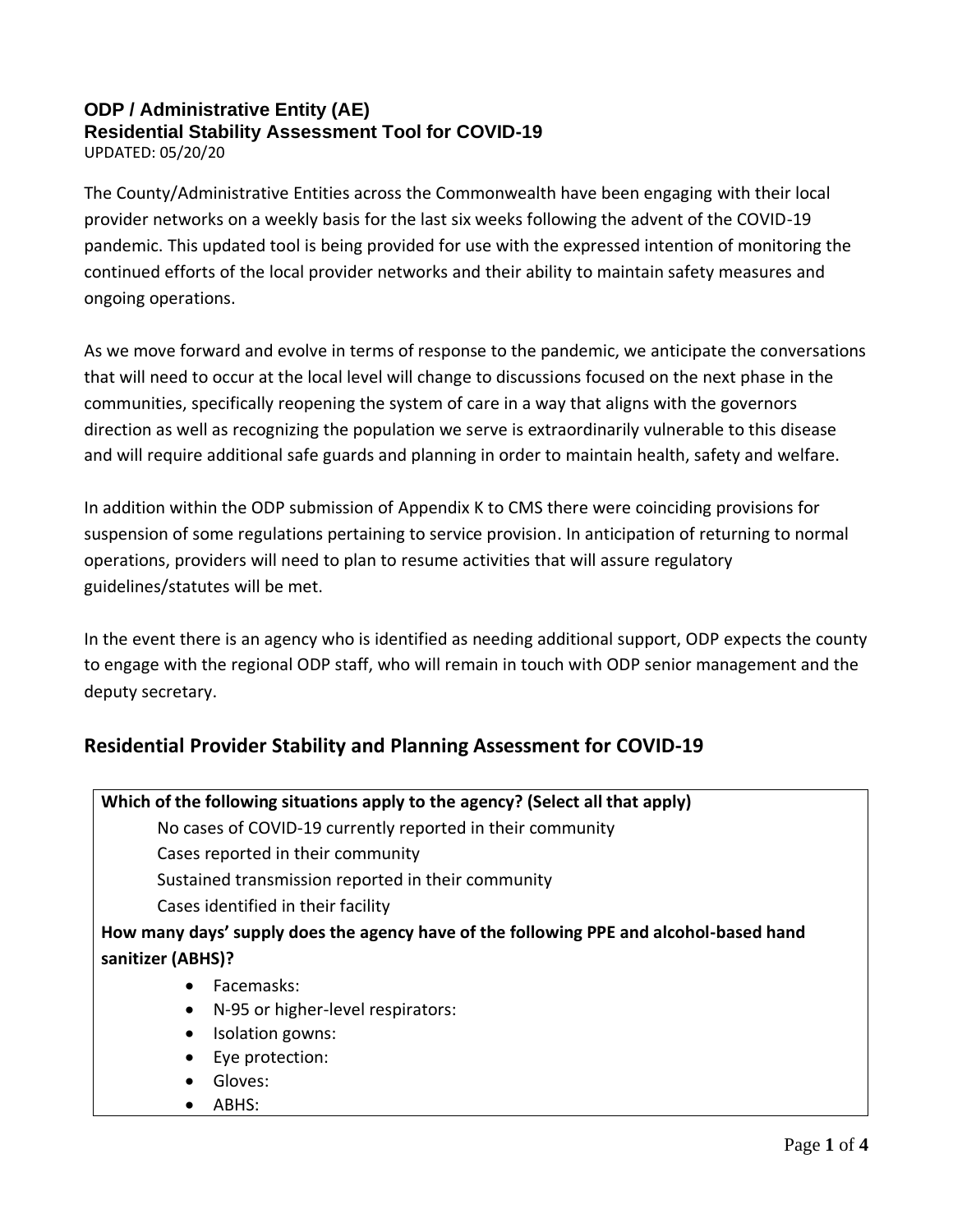| <b>Staff serving multiple locations</b>                      |                   |                                       |  |  |
|--------------------------------------------------------------|-------------------|---------------------------------------|--|--|
| <b>Elements to be assessed</b>                               | Assessment        | <b>Notes/Areas for</b><br>Improvement |  |  |
| Agency has assessed the deployment of staff across           |                   |                                       |  |  |
| multiple locations and has limited this practice in order to |                   |                                       |  |  |
| limit exposure to the virus.                                 |                   |                                       |  |  |
| Agency has surveyed employees to ascertain whether           |                   |                                       |  |  |
| individuals are employed at multiple provider agencies in    |                   |                                       |  |  |
| order to limit exposure and transmission of the virus.       |                   |                                       |  |  |
| Agency is aware of newly developed resources in order to     |                   |                                       |  |  |
| assist individuals and employees maintain mental and         |                   |                                       |  |  |
| physical health, such as AID in PA and PA Support and        |                   |                                       |  |  |
| Referral Helpline (1-855-284-2494).                          |                   |                                       |  |  |
| Agency has ongoing communication with family and             |                   |                                       |  |  |
| friends of individuals and created virtual or telephonic     |                   |                                       |  |  |
| opportunities for engagement.                                |                   |                                       |  |  |
| <b>Education, monitoring, and training for Staff</b>         |                   |                                       |  |  |
| <b>Elements to be assessed</b>                               | <b>Assessment</b> | <b>Notes/Areas for</b><br>Improvement |  |  |
| The agency understands the importance of screening and       |                   |                                       |  |  |
| mask storage protocol- how does the agency monitor the       |                   |                                       |  |  |
| implementation of protocols?                                 |                   |                                       |  |  |
| Agency has provided education and refresher training for     |                   |                                       |  |  |
| staff at all levels. about the following:                    |                   |                                       |  |  |
| COVID-19 (e.g., symptoms, how it is transmitted)             |                   |                                       |  |  |
| Sick leave policies and importance of not reporting          |                   |                                       |  |  |
| or remaining at work when ill                                |                   |                                       |  |  |
| Adherence to recommended IPC practices,                      |                   |                                       |  |  |
| including:                                                   |                   |                                       |  |  |
| Hand hygiene,                                                |                   |                                       |  |  |
| - Selection and use including donning and<br>doffing PPE,    |                   |                                       |  |  |
| Cleaning and disinfecting environmental<br>$-$               |                   |                                       |  |  |
| surfaces and resident care equipment                         |                   |                                       |  |  |
| Any changes to usual policies/procedures in                  |                   |                                       |  |  |
| response to PPE or staffing shortages                        |                   |                                       |  |  |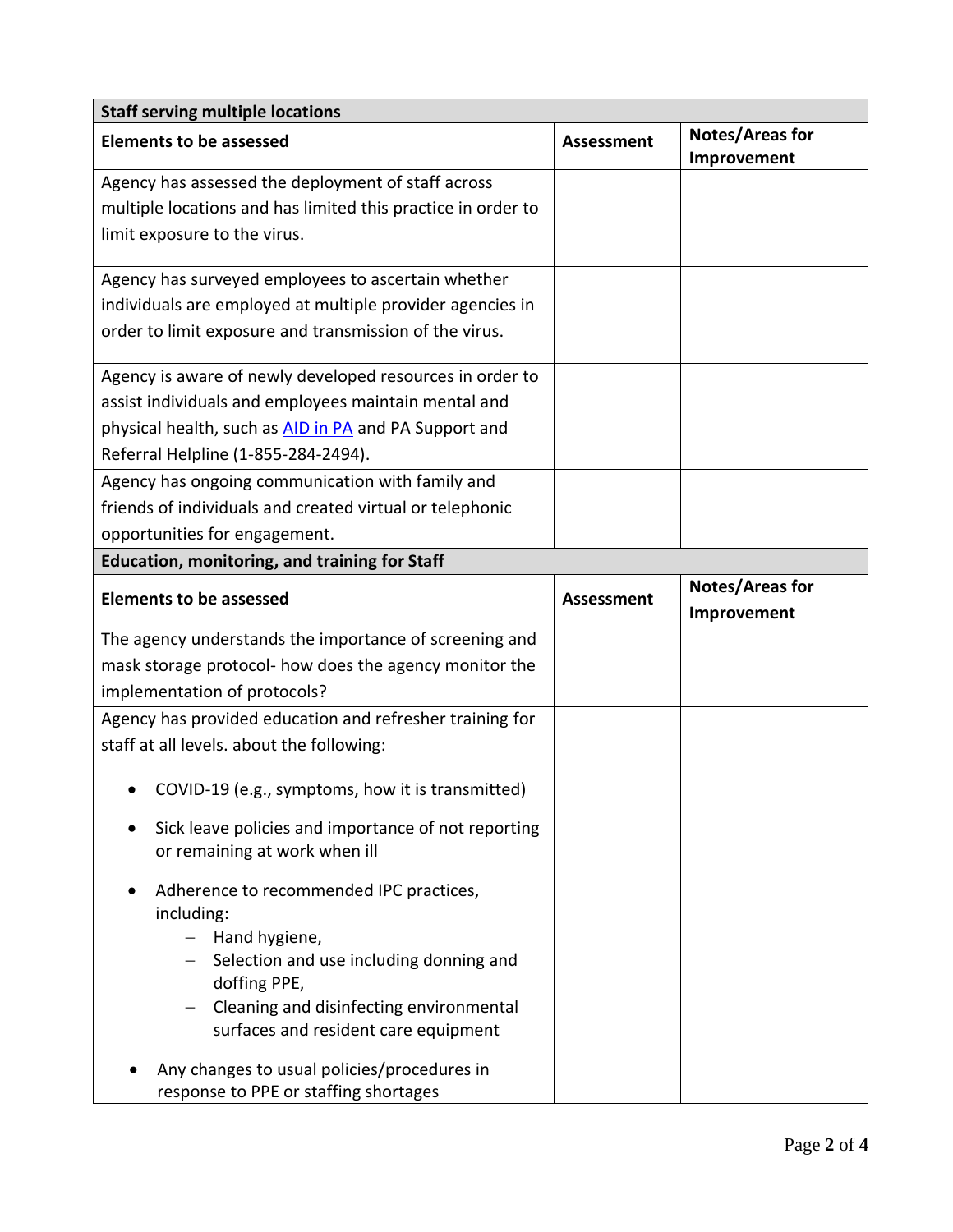| Agency maintains a list of symptomatic employees.                                                                                                          |                   |                                |
|------------------------------------------------------------------------------------------------------------------------------------------------------------|-------------------|--------------------------------|
| Agency has plans for an adequate supply of PPE to utilize                                                                                                  |                   |                                |
| in case of need over the next quarter and beyond                                                                                                           |                   |                                |
| Education, monitoring, and screening of individuals                                                                                                        |                   |                                |
| <b>Elements to be assessed</b>                                                                                                                             | <b>Assessment</b> | Notes/Areas for<br>Improvement |
| Agency has provided education to individuals about the<br>following:                                                                                       |                   |                                |
| COVID-19 (e.g., symptoms, how it is transmitted)                                                                                                           |                   |                                |
| Importance of immediately informing Staff if they<br>feel feverish or ill                                                                                  |                   |                                |
| Actions they can take to protect themselves (e.g.,<br>hand hygiene, covering their cough, maintaining<br>social distancing wearing masks when appropriate. |                   |                                |
| Actions the agency is taking to keep them safe<br>(e.g., visitor restrictions, changes in PPE, canceling<br>group activities and communal dining)          |                   |                                |
| Agency is aware of and received training on the individual<br>transition tool recently created by ODP in response to the<br>COVID-19 pandemic.             |                   |                                |
| Agency has adequate resources for behavioral supports<br>for individuals.                                                                                  |                   |                                |
| Agency has adequate staffing available in order to support<br>the needs of the individuals served.                                                         |                   |                                |
| If appropriate agency has nursing staff availability in order<br>to support the needs of the individuals served.                                           |                   |                                |
| Agency has begun the planning process to assist                                                                                                            |                   |                                |
| individuals in conjunction with the Supports Coordinator                                                                                                   |                   |                                |
| to acquire the skills needed in order to maintain their                                                                                                    |                   |                                |
| personal safety as local communities begin to establish a                                                                                                  |                   |                                |
| re-opening process.                                                                                                                                        |                   |                                |
| Agency has begun the planning process to establish                                                                                                         |                   |                                |
| normal operations as indicated in established                                                                                                              |                   |                                |
| commonwealth guidance.                                                                                                                                     |                   |                                |